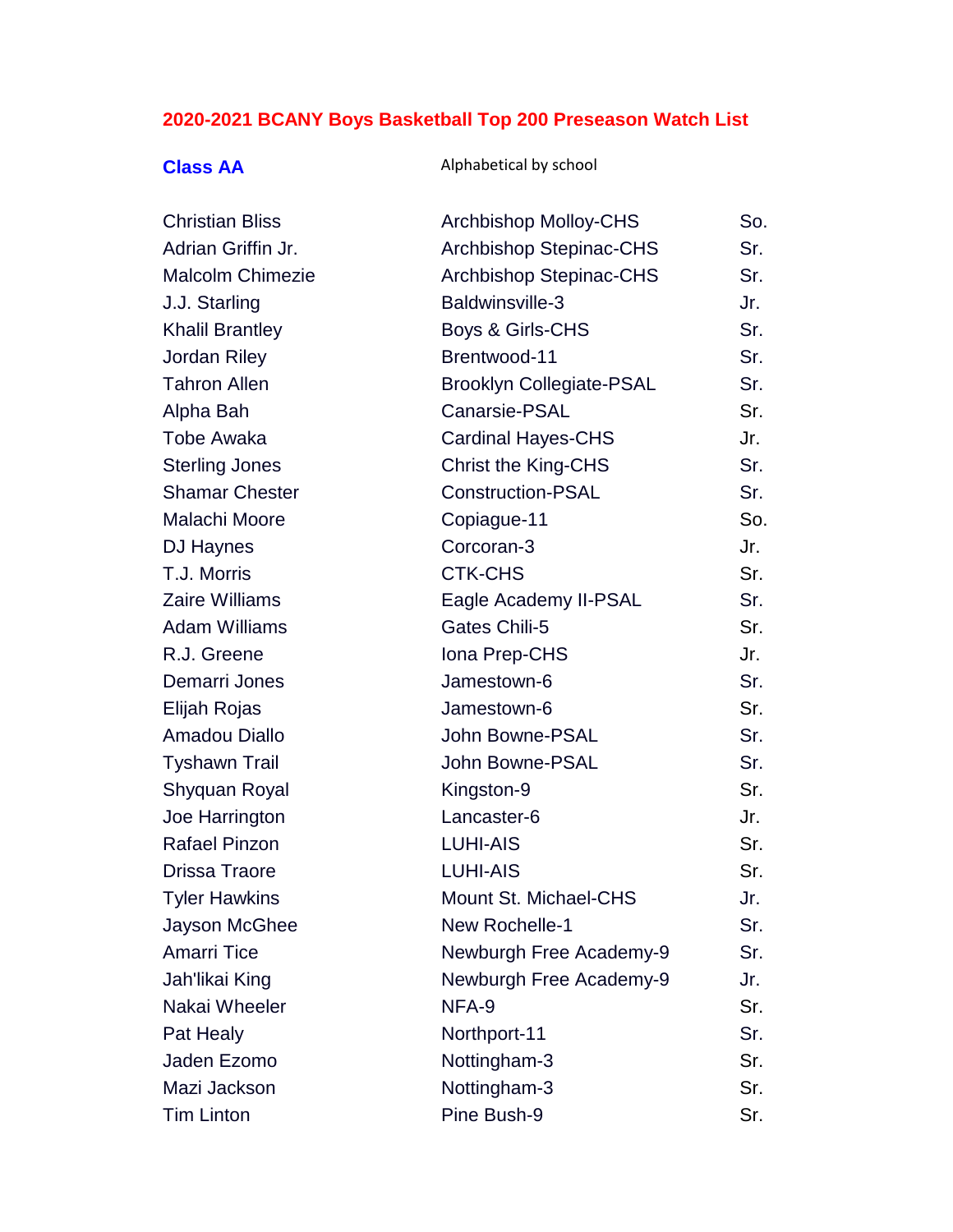| <b>Ziare Wells</b>     | <b>South Shore-PSAL</b>      | Sr. |
|------------------------|------------------------------|-----|
| <b>Todd Rochelle</b>   | St. Francis Prep-CHS         | Sr. |
| <b>Latiek Briscoe</b>  | St. Francis Prep-CHS         | Jr. |
| Malachi Smith          | St. Raymond-CHS              | Sr. |
| Jo'el Emanuel          | Suffern-1                    | Sr. |
| <b>Clevmer Lubin</b>   | Suffern-1                    | Sr. |
| Jaquan Carlos          | <b>Thomas Jefferson-PSAL</b> | Sr. |
| JoJo Wright            | Uniondale-8                  | So. |
| C.J. James             | Victor-5                     | Sr. |
| <b>Connor Williams</b> | Victor-5                     | Sr. |
| <b>Dennis Hayes</b>    | Washingtonville-9            | Sr. |
| David Miskovic         | Washingtonville-9            | Sr. |
| <b>Randy Crosby</b>    | <b>WHEELS-PSAL</b>           | Sr. |
| <b>Nick Folk</b>       | <b>Xaverian-CHS</b>          | Sr. |
| <b>Shawn Fulcher</b>   | <b>Xaverian-CHS</b>          | Sr. |
|                        |                              |     |

Marcus Jackson Riley Mulvey Preston Graber Thomas Hall Miles Goddard Alex McLain Samuel Pohlman Gabriel Holley Jack Gutchess Nathan Denham Max Dowling Dan Anderson Richard Nweke Damani Barley Leon Nicholas Cosby Napoleon Ryan McPartlan JaVaughn Jones Ryan Weiss Johnathan Beagle Keenan Robertson **Irondequoit** 

### **Class A** Alphabetical by school

| Albany Academy-AIS                  | Sr. |
|-------------------------------------|-----|
| <b>Albany Academy-AIS</b>           | Jr. |
| <b>Albany Academy-AIS</b>           | Sr. |
| <b>Albertus Magnus-1</b>            | Sr. |
| Amityville-11                       | Sr. |
| <b>August Martin-PSAL</b>           | Sr. |
| Beacon-PSAL                         | Sr. |
| Benjamin Banneker-PSAL              | Sr. |
| <b>Bishop Grimes-3</b>              | Sr. |
| <b>Bronx Science-PSAL</b>           | Sr. |
| Canisius-MMA                        | Sr. |
| <b>Christian Brothers Academy-3</b> | Jr. |
| <b>Dwight School-AIS</b>            | Jr. |
| East-5                              | Jr. |
| <b>Epic South-PSAL</b>              | Sr. |
| <b>Erasmus Hall-PSAL</b>            | Jr. |
| <b>Fordham Prep-CHS</b>             | Sr. |
| <b>Health Sciences-6</b>            | Sr. |
| Hewlett-8                           | So. |
| <b>Hudson Falls-2</b>               | Sr. |
| Irondequoit-5                       | Sr. |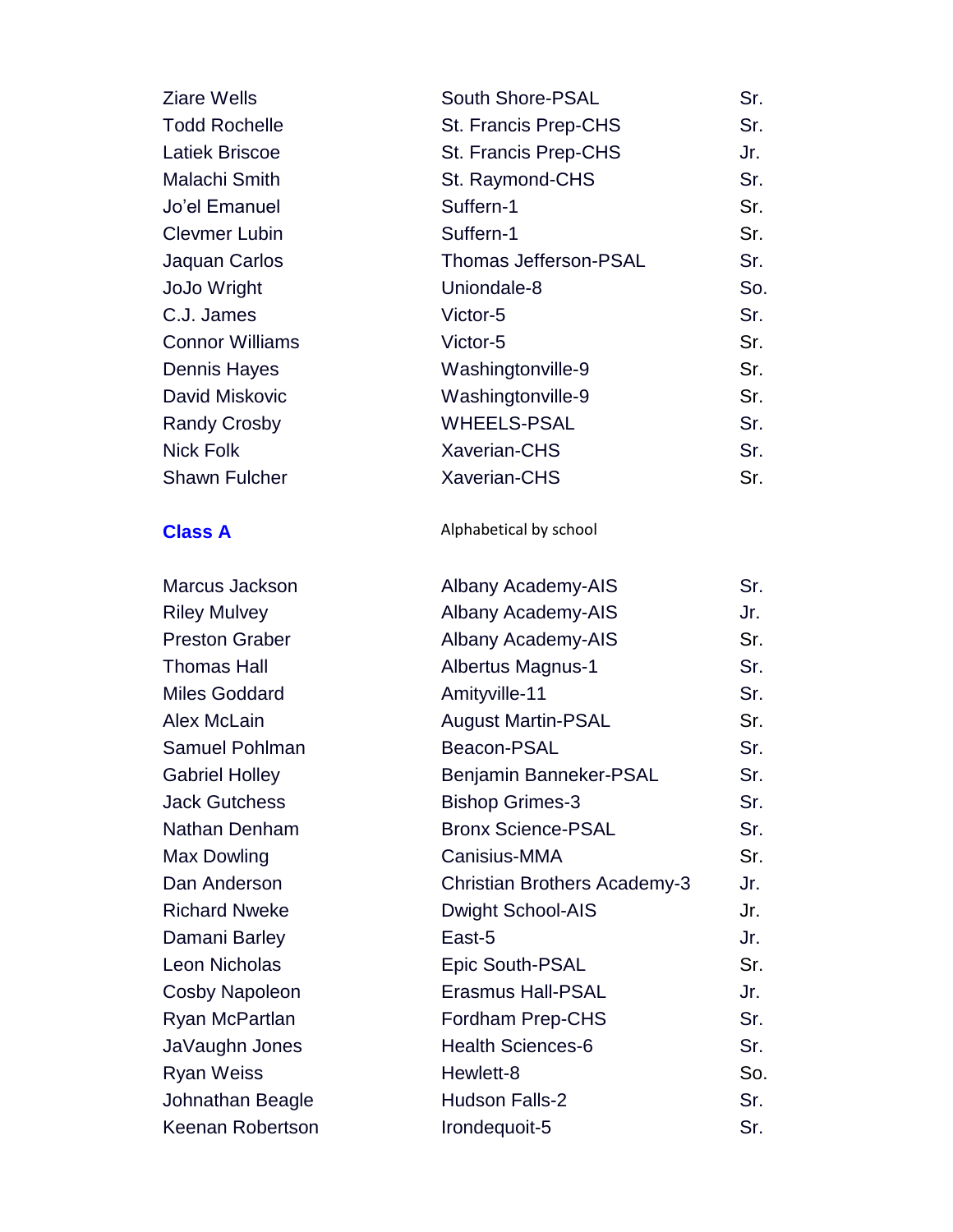| <b>Preston Shumpert</b> | Jamesville DeWitt-3          | Sr. |
|-------------------------|------------------------------|-----|
| <b>Jack Garside</b>     | Kings Park-11                | Sr. |
| <b>Roddy Gayle</b>      | Lewiston-Porter-6            | Jr. |
| Michael Mancini         | Maine Endwell-4              | Jr. |
| Jack McFadden           | Maine-Endwell-4              | Sr. |
| <b>Alex Barnhill</b>    | <b>Mekeel Christian-2</b>    | Sr. |
| Alex Krupinski          | <b>Minisink Valley-9</b>     | Sr. |
| <b>Drew Tanous</b>      | Minisink Valley-9            | Sr. |
| <b>Justin Zieris</b>    | <b>Monsignor Farrell-CHS</b> | Sr. |
| Jordan Ruggiero         | Monticello-9                 | Sr. |
| <b>Dior Davis</b>       | Murry Bergtraum-PSAL         | Sr. |
| Keianu Woodard          | Murry Bergtraum-PSAL         | Sr. |
| <b>Justin DeMaria</b>   | New Paltz-9                  | Sr. |
| Jalen Bradberry         | Park-AIS                     | Sr. |
| <b>Keonjay Carter</b>   | Park-AIS                     | Sr. |
| <b>Jacob Shadders</b>   | <b>Pittsford Mendon-5</b>    | Sr. |
| <b>Javel Cherry</b>     | Poughkeepsie-1               | Sr. |
| Jaden Slaughter         | St. Joseph's Collegiate-MMA  | Sr. |
| David Alexandre         | Tappan Zee-1                 | So. |
| Eric O'Neill            | <b>Tottenville-PSAL</b>      | Sr. |
| Mat Shea                | Wallkill-9                   | Jr. |
| Mason Blankenberg       | Wayne-5                      | Jr. |
| <b>Michael DiGiulio</b> | <b>Williamsville South-6</b> | Sr. |
| <b>Blair Thompson</b>   | <b>Xavier-CHS</b>            | Sr. |
|                         |                              |     |

Jarrett Dingle Trashawn Reynolds Zach Colvin Demario James Ja'Nyve Smith Jamyier Patton Kamar Goudelock Chris Kelly Royal Brown Kip Dallaris Richard Nweke Cheickne Toure

**Class B** Alphabetical by school

| <b>Academy Charter-8</b>     | Jr. |
|------------------------------|-----|
| <b>Albert Tuitt-PSAL</b>     | Jr. |
| Avon-5                       | Jr  |
| Bennett-6                    | Sr. |
| <b>Bishop Maginn-2</b>       | Sr. |
| Bishop Timon-St. Jude-MMA    | Sr. |
| Bishop Timon-St. Jude-MMA    | Jr. |
| <b>Bronxville-1</b>          | Jr. |
| Cohoes-2                     | So. |
| <b>Cold Spring Harbor-8</b>  | Sr. |
| Dwight-AIS                   | Jr. |
| <b>Fannie Lou Hamer-PSAL</b> | Sr  |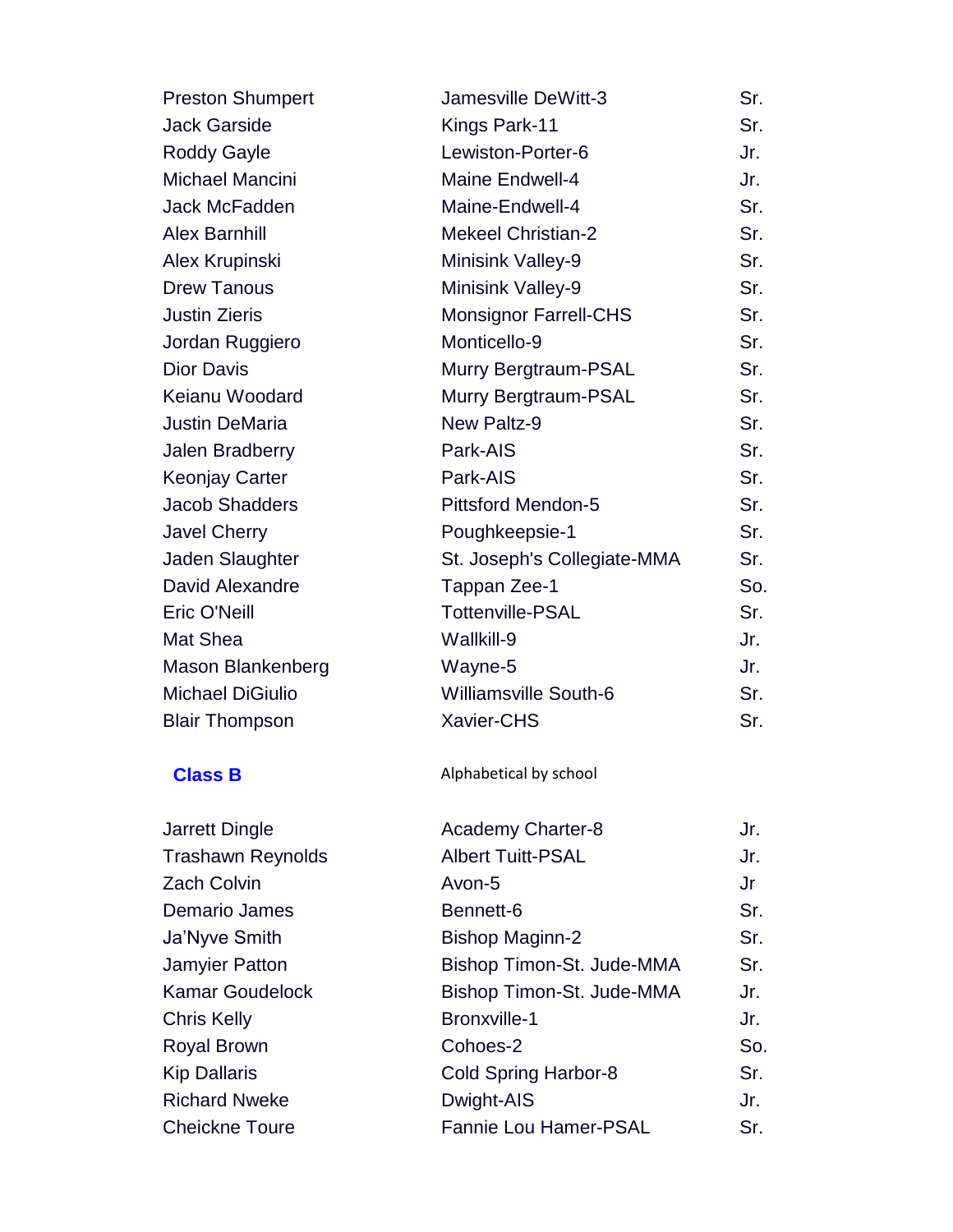| <b>Tyler Putney</b>      | Fredonia-6                    | Sr. |
|--------------------------|-------------------------------|-----|
| <b>Nick Whitfield</b>    | Fredonia-6                    | Jr. |
| <b>Evan Glatzer</b>      | <b>Friends Seminary-AIS</b>   | Sr. |
| Devon Martin             | Geneva-5                      | Sr. |
| <b>Noah Girard</b>       | <b>Glens Falls-2</b>          | Sr. |
| <b>Chris Rotiroti</b>    | Hastings-1                    | Sr. |
| Josh Thigpen             | Hastings-1                    | Jr. |
| <b>Trey Kleitz</b>       | Iroquois-6                    | Jr. |
| <b>Hector Burgos</b>     | James I. O'Neill-9            | Sr. |
| <b>Alex Minnehan</b>     | Livonia-5                     | Sr. |
| Aidan Macaulay           | Lowville-3                    | Sr. |
| Aidan Zehr               | Lowville-3                    | Sr. |
| <b>Gavin Macaulay</b>    | Lowville-3                    | Sr. |
| <b>Michael Warren</b>    | Malverne-8                    | Sr. |
| Korbyn Samuels           | Marlboro-9                    | Jr. |
| <b>Tomer Oron</b>        | Math, Science & Engineer-PSAL | Sr. |
| Luke Woods               | Mattituck-11                  | Jr. |
| <b>Rodney Parker</b>     | Notre Dame Bishop Gibbons-2   | Sr. |
| <b>Trent Sargent</b>     | Ogdensburg F.A.               | Sr. |
| <b>Isaiah Bray</b>       | Palisade Prep-1               | Sr. |
| Max Ragusa               | Poly Prep-AIS                 | Jr. |
| Jack Boyle               | Poly Prep-AIS                 | Sr. |
| <b>Drew Feinstein</b>    | Port Jefferson-11             | So. |
| <b>Zaire Baines</b>      | Portledge-AIS                 | Jr. |
| <b>Jahmir Primer</b>     | Portledge-AIS                 | Sr. |
| <b>Ben Pearce</b>        | <b>Rye Country Day-AIS</b>    | Sr. |
| <b>Camar Neil</b>        | Salesian-CHS                  | Sr. |
| <b>Deiondre Salcedo</b>  | <b>Scholars Academy-PSAL</b>  | Sr. |
| <b>Brett Rumpel</b>      | Seton Catholic-4              | Sr. |
| <b>Marcus Dyes</b>       | Seton Catholic-4              | Sr. |
| <b>Steven Turner</b>     | South Bronx Prep-PSAL         | Sr. |
| <b>Bambou Toure</b>      | St. John's Prep-CHS           | Sr. |
| <b>Trevon Boling</b>     | Tonawanda-6                   | Jr. |
| Jahdon Jerome            | <b>Townsend Harris-PSAL</b>   | Sr. |
| <b>Matthew Cantor</b>    | <b>Townsend Harris-PSAL</b>   | So. |
| Kyle Slyka               | Waterloo-5                    | Sr. |
| <b>Carter Falkenberg</b> | Westlake-1                    | Sr. |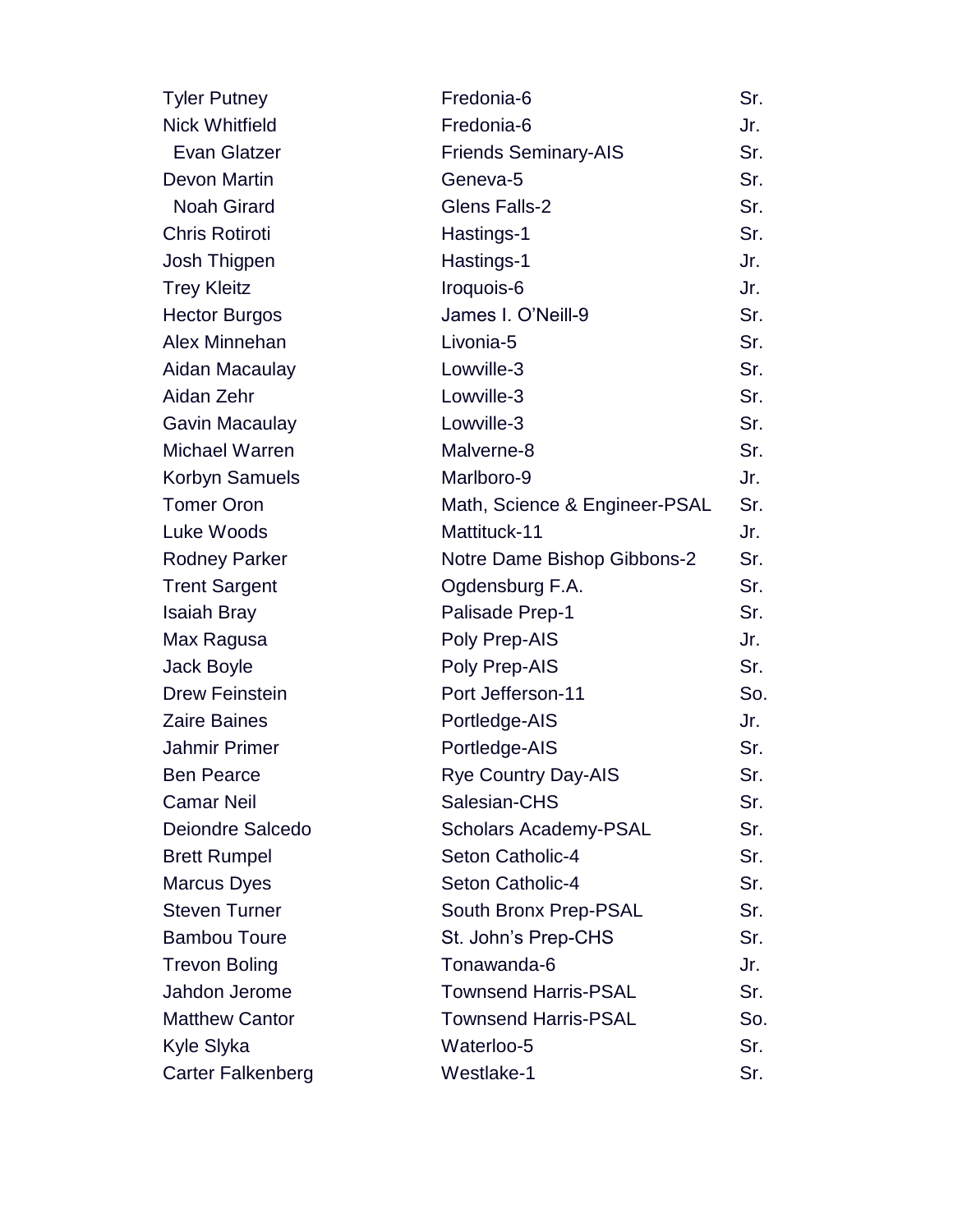### **Class C** Alphabetical by school

| <b>Brandon Harris</b>   | <b>Alexander Hamilton-1</b> | Sr. |
|-------------------------|-----------------------------|-----|
| Jaylen Savage           | <b>Alexander Hamilton-1</b> | Jr. |
| Eli Douglas             | Ausable Valley-7            | Jr. |
| <b>Zeke Pulliam</b>     | Berne-Knox Westerlo-2       | Sr. |
| <b>Camden Chance</b>    | Clyde Savannah-5            | Sr. |
| John Kennedy            | Cooperstown-3               | Sr. |
| <b>Markus Robinson</b>  | C.G.Finney-5                | So. |
| Alex Haight             | Delhi-4                     | Sr. |
| <b>Franklin Infante</b> | East Rockaway-8             | Sr. |
| <b>Luke Pelchar</b>     | Lake George-2               | Sr. |
| <b>Bryce Sprague</b>    | Moriah-7                    | Jr. |
| <b>Liam Flaherty</b>    | Millbrook-9                 | Sr. |
| <b>Cody Lambert</b>     | Northern Adirondack-7       | Sr. |
| lan Anderson            | South Lewis-3               | Sr. |
| <b>Tariq Eubanks</b>    | <b>Tapestry Charter-6</b>   | Sr. |
| Massai Graham           | <b>Tapestry Charter-6</b>   | Jr  |
| Joey Melfi              | Thousand Islands-3          | Sr. |
| <b>Dekwan Grant</b>     | Utica Science-3             | Sr  |
| <b>Zaveon Little</b>    | Voorheesville-2             | Jr. |
| Josh O'Connor           | Weedsport-3                 | Sr. |
| <b>Andrew Soron</b>     | <b>West Canada Valley-3</b> | Sr. |
| <b>Class D</b>          | Alphabetical by school      |     |
| <b>Anthony Girard</b>   | North Warren-2              | Sr. |

Aiden Retzos Josh Martin Trayvon Turner Kyle Gaumes Benjamin Barnes Caleb Smith Tanner Dunkley Triston Warlock Tyler Robinson Hunter Collins Jaydion Carrow

| Sr. |
|-----|
| Sr. |
| Sr. |
| Sr. |
| Sr. |
| Sr. |
| Sr. |
| Sr. |
| Sr. |
| Sr. |
| Sr. |
| Sr  |
|     |